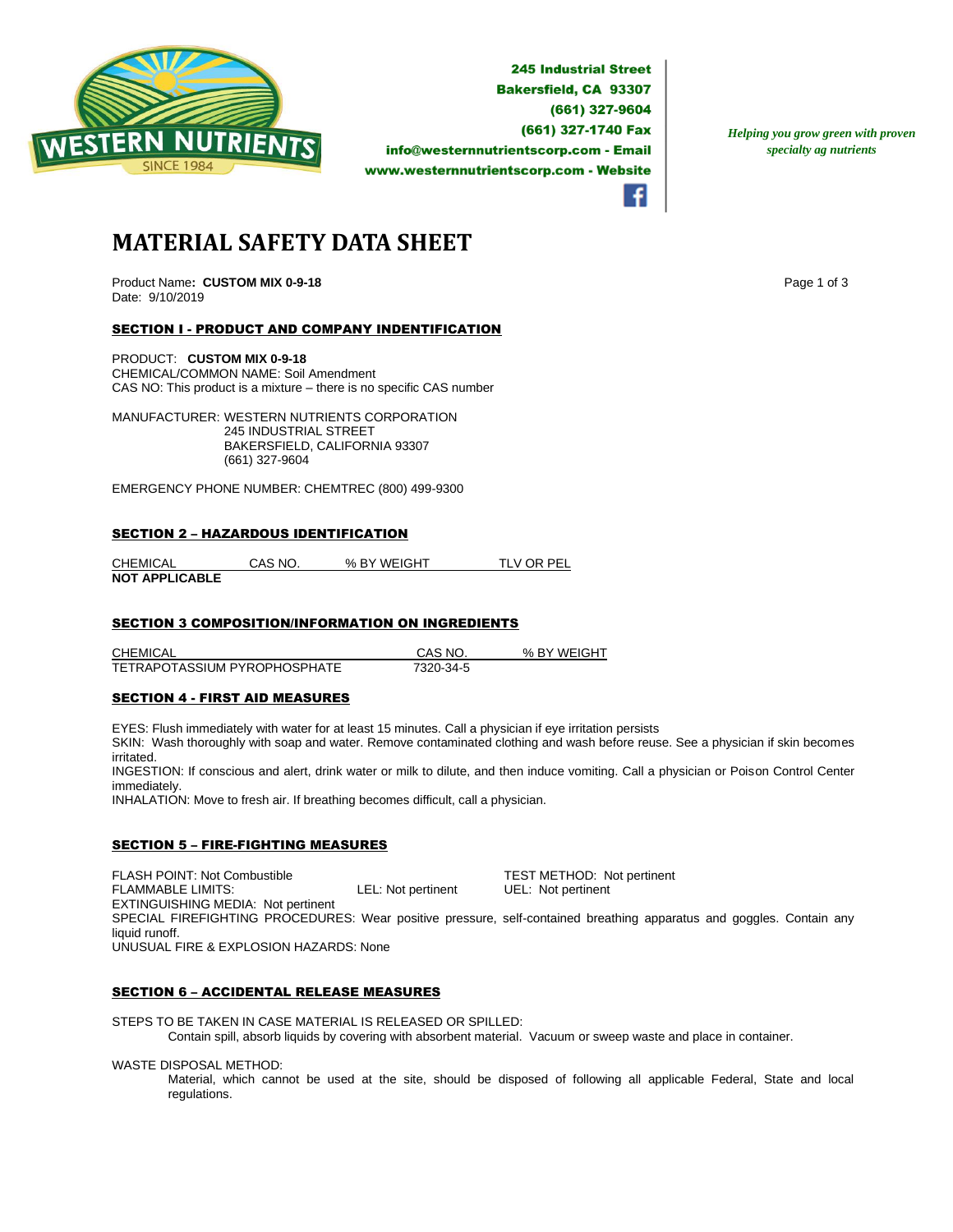

**245 Industrial Street Bakersfield, CA 93307** (661) 327-9604 (661) 327-1740 Fax info@westernnutrientscorp.com - Email www.westernnutrientscorp.com - Website

*Helping you grow green with proven specialty ag nutrients*

Product Name: **CUSTOM MIX 0-9-18 Page 2 of 3 Page 2 of 3** Date: 9/10/2019

# **SECTION 7 - HANDLING AND STORAGE**

Store in cool dry area away from children, food, and feed products Protect from freezing Avoid contamination and spills Avoid contact with eyes, skin, and clothing Avoid inhalation Wash hands thoroughly before eating or smoking

## SECTION 8 – EXPOSURE CONTROLS/PERSONAL PROTECTION

EYES: Chemical dust / splash goggles or full-face shield to prevent eye contact. As a general rule, do not wear contact lenses when handling.

SKIN: Impervious gloves and clothes.

RESPIRATORY: Not normally needed. If use generates an aerosol mist or respiratory irritation, use NIOSH-approved dust/mist respirator

VENTILATION: Recommended but no TLV established

OTHER PROTECTIVE EQUIPMENT: Wear clothing consistent for handling and applying fertilizer

### SECTION 9 – PHYSICAL AND CHEMICAL PROPERTIES

APPEARANCE: LIGHT YELLOW LIQUID ODOR: MINIMAL VAPOR PRESSURE: N/A PH: 10 VAPOR DENSITY (AIR= 1) : <1.0<br>
WATER SOLUBILITY: Complete, Miscible  $\begin{array}{c} \text{WAYN} = \text{WAYN} \\ \text{WAYN} = \text{WAYN} \end{array}$ WATER SOLUBILITY: Complete, Miscible

SPECIFIC GRAVITY: 1.280

**HAZARD RATING:** HEALTH: 1 REACTIVITY: 0 FLAMMABILITY: 0 [0=Insignificant 1=Slight 2=Moderate 3=High 4=Extreme]

### **SECTION 10 - STABILITY AND REACTIVITY**

STABILITY: Stable Calcium or strong acids CONDITIONS TO AVOID: N/A<br>
INCOMPATIBILITY: Calcium or strong acids CHAZARDOUS DECOMPOSITIC HAZARDOUS POLYMERIZATION: Will not occur CONDITIONS TO AVOID: None known

HAZARDOUS DECOMPOSITION PRODUCTS: Not known

#### SECTION 11 – TOXICOLOGICAL INFORMATION

NO DATA AVAILABLE

.

### SECTION 12 – ECOLOGICAL INFORMATION

No data available – non-toxic, no adverse effects